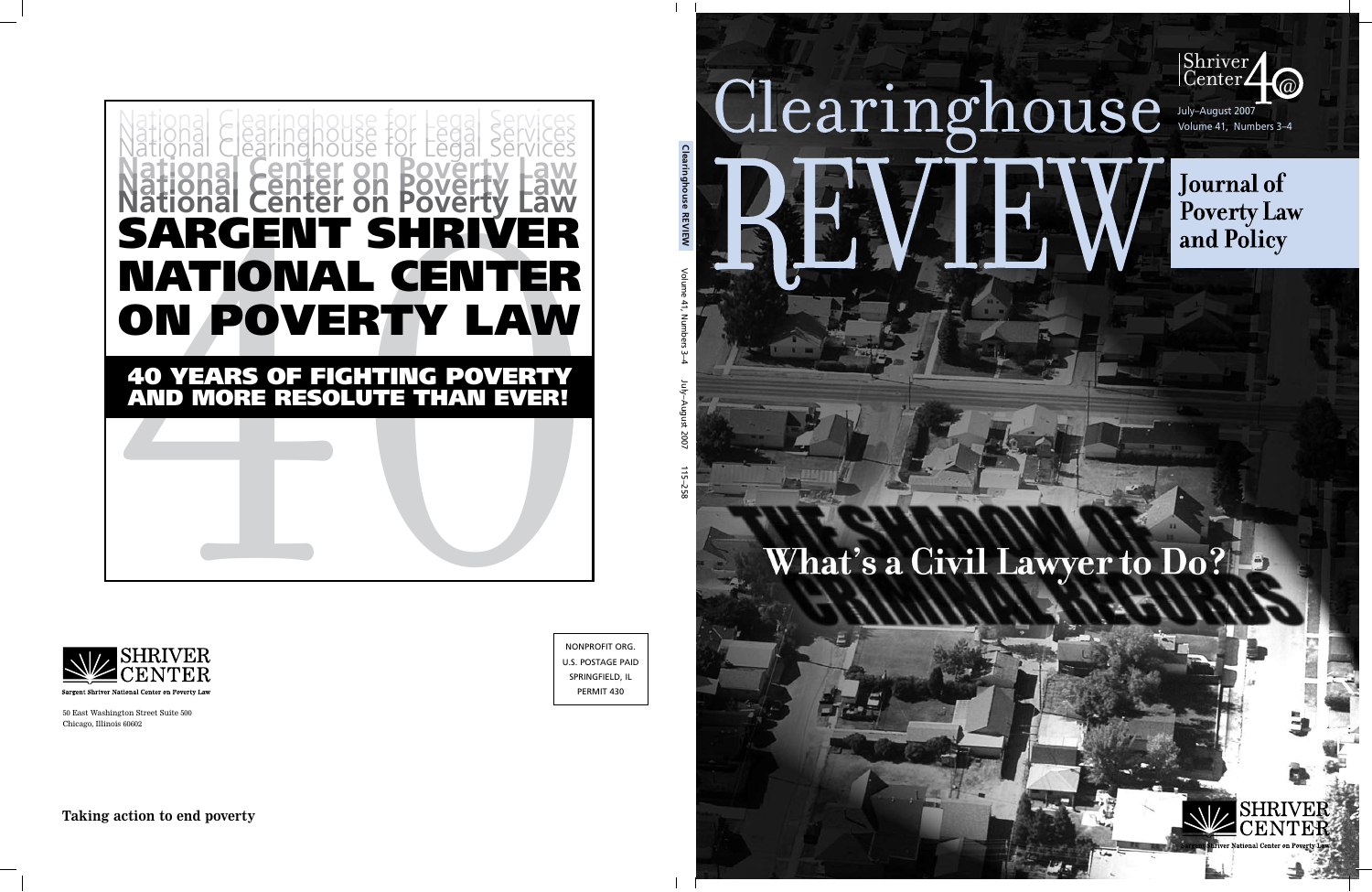# Cross-Sector Collaboration in Reentry: Building an Infrastructure for Change

By McGregor Smyth

**McGregor Smyth** *Director, Civil Action Project and Reentry Net*

The Bronx Defenders 860 Courtlandt Ave. Bronx, NY 10451 718.838.7885 mcgregors@bronxdefenders.org In the victious cycle of poverty and crime. The criminal justice system is the institution with the single most pervasive impact on communities of poverty and of color. In those communities interaction with the police and nvestment in an infrastructure for cross-sector collaboration is key to breaking the vicious cycle of poverty and crime. The criminal justice system is the institution with the single most pervasive impact on communities of poverty and of color. has become commonplace. The more than seventy-one million people in the United States with histories of criminal justice involvement face legal and social barriers to securing jobs, finding stable housing, participating in civic life, and reuniting with their families. Indeed, the magnitude of this problem demands the attention of any organization claiming a social justice mission.

This special issue of Clearinghouse Review covers a broad range of topics, from the overarching (the role of race in the criminal justice system) to the specific (defending benefits fraud cases). Here I build upon this base to outline an infrastructure for cross-sector collaboration that respects the role of each sector and capitalizes on the unifying potential of a reentry paradigm.

#### **I. Reentry Barriers Without Boundaries**

The criminal justice system exacts its punishment not only from people charged with crimes but also from their families and communities.<sup>1</sup>

#### **A. Labyrinth of Barriers**

Punishment by the criminal justice system begins at arrest and, in many ways, never ends. A conviction—or simply accusation of a crime—frequently leads to immediate eviction, termination of employment, loss of benefits, disenfranchisement, or deportation.<sup>2</sup> Longer-term legal disabilities range from ineligibility for publicly subsidized housing to harsh restrictions on employment opportunities to backbreaking debt from child support arrears that accrue during incarceration. Reestablishing familial and intimate relationships and coping with shame and stigma are among psychological and social challenges.3 These challenges reduce the chance that, after their

2 See, e.g., Re-Entry and Reintegration: The Road to Public Safety (rev. 2006), available at www.reentry.net/link.cfm?7095 (report and recommendations of the New York State Bar Association Special Committee on Collateral Consequences of Criminal Proceedings); Reentry Net, Find Out About Collateral Consequences in Your State, www.reentry.net/link. cfm?7154; Legal Action Center, After Prison: Roadblocks to Reentry—A Report on State Legal Barriers Facing People with Criminal Records (2004), www.lac.org/lac/index.php; Invisible Punishment: The Collateral Consequences of Mass Imprisonment (Marc Mauer & Meda Chesney-Lind eds., 2002).

3 See, e.g., Council on Crime and Justice, The Collateral Effect of Incarceration of Fathers, Families and Communities (2006), available at www.reentry.net/link.cfm?8343.

<sup>1</sup> As lawyers, we deal in a currency of words. In drafting and interpreting laws, cases, or contracts, we are taught to focus unrelentingly on language since language can have the subtle power to change the way that lawmakers and policymakers approach significant problems. Recognizing the gravity of the consequences resulting from criminal justice involvement, we should use language that reduces the stigma of this involvement and promotes effective reentry. Descriptors such as "person with a criminal record" or "person with a felony conviction" are more precise and better correspond to the statutes and policies that impose sanctions based on one's criminal record than pejorative labels such as "felon," or "exoffender." Such specificity also helps clarify the different points in the criminal process where a sanction is imposed. To promote and plan for the integration of people with criminal records into society, we should address them as real people, with family and community ties, not merely as "ex-offenders."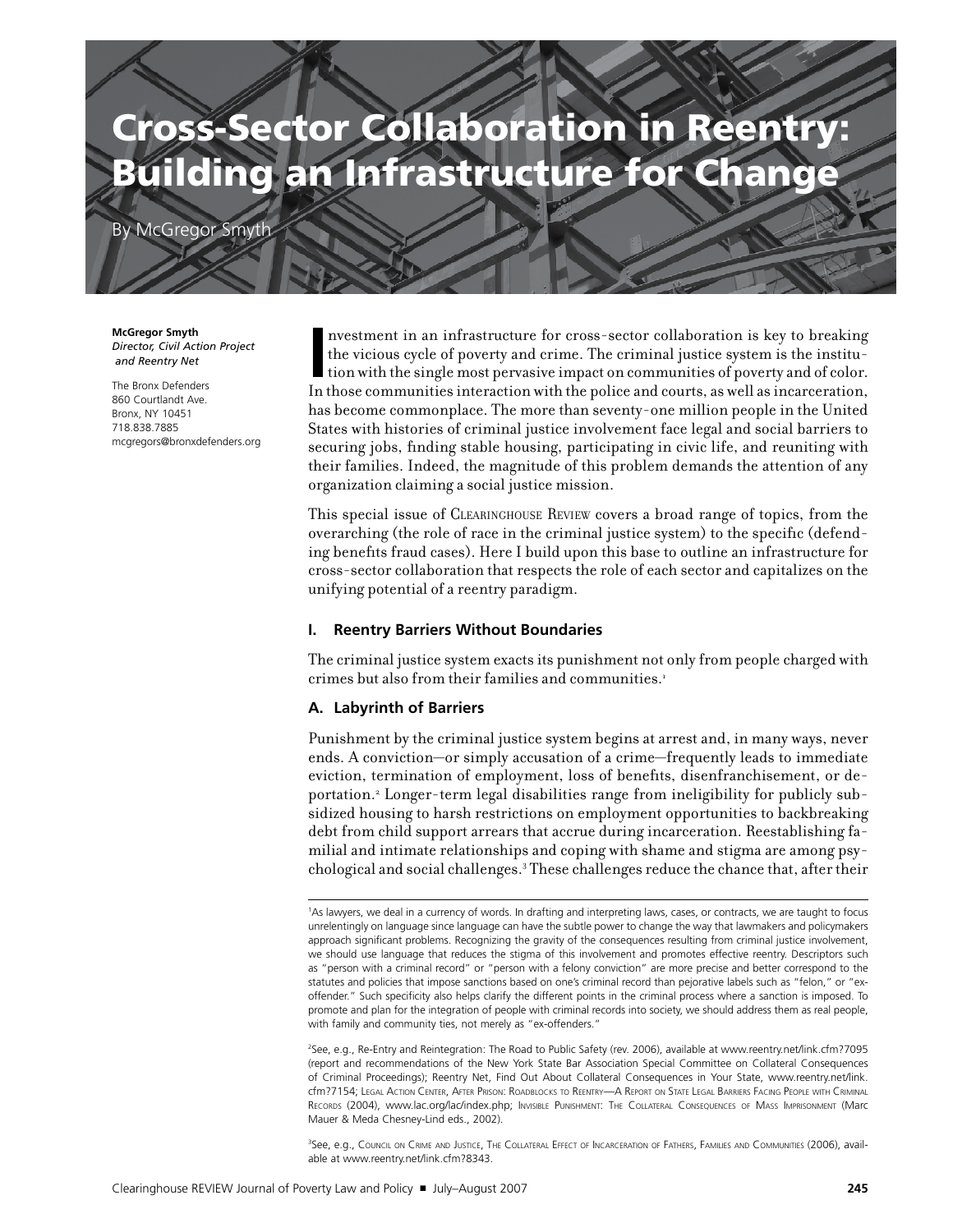incarceration or after reintegrating into their communities, people will achieve stability in their living conditions.4

In recent years this landscape has worsened. The accumulation of collateral sanctions has combined with the exponential increase in available criminal history data to create a "perfect storm." Criminal background checks have become routine for applicants for employment, housing, and public benefits. More than one hundred employment licenses in New York alone require criminal history review.5 Performing background checks on job applicants are 80 percent of large corporations, nearly a 30 percent increase in just eight years. For small businesses, the figure is 69 percent.<sup>6</sup> Every public housing authority and many private landlords do background checks. The questionable reliability of the available criminal history information compounds the perfect storm.7

#### **B. The Magnitude of the Community**

The community of people facing the myriad consequences of criminal proceedings—the reentry community—comprises every major population targeted by legal aid programs and other service providers. Many of these organizations, however, either limit services to clients perceived to be "deserving" by virtue of their lack of involvement with the criminal justice system or restrict the scope of services by excluding problems that arise from criminal justice involvement. In communities where contact with this system is the norm, these restrictions can render services ineffective and even irrelevant.

The breadth of the criminal justice system's impact is astonishing:

- Arrest: The FBI estimates that there were over 14 million arrests nationwide in 2005. $8$
- <sup>n</sup> Court: In 2004 nearly 21 million criminal cases entered or reentered state courts.9 More than 92,000 people were charged with a crime in federal court.<sup>10</sup>
- $\blacksquare$  Custody: By the end of 2005 more than 7 million individuals lived under federal, state, or local correctional supervision.11 One of every 136 U.S. residents was in prison or jail.<sup>12</sup>

4 People leaving prison or jail are released into the same service-deficient environment after having received inadequate or no rehabilitation or training while incarcerated. Worse, they now have a new gift from the system—"the scarlet letter 'C' of a criminal conviction." See my *Bridging the Gap: A Practical Guide to Civil-Defender Cooperation*, 37 Clearinghouse Review 56 (May–June 2003).

5 See Legal Action Center, New York State Occupational Licensing Survey (2006), available at www.hirenetwork.org/pdfs/ Occupational%20Licensing%20Survey%202006.pdf.

6 See Society for Human Resource Management, SHRM Workplace Violence Survey (2004); Susan Llewelyn Leach, *Bosses Peek into Job-Seekers' Pasts*, Christian Science Monitor, Oct. 13, 2004, at 15.

7 See, e.g., Sharon M. Dietrich, *When "Your Permanent Record" Is a Permanent Barrier: Helping Legal Aid Clients Reduce the Stigma of Criminal Records*, in this issue, and Expanded Use of Criminal Records and Its Impact on Reentry 8 (presented to the American Bar Association Commission on Effective Criminal Sanctions, March 3, 2006), available at www. reentry.net. The most recent study in New York found that 87 percent of official state rap sheets contained some kind of error. See Legal Action Center, Study of Rap Sheet Accuracy and Recommendations to Improve Criminal Justice Recordkeeping (1995).

8 Of these 14,094,186 arrests (which exclude traffic infractions), 603,503 were for violent crimes, 1,609,327 for property crimes, and 1.8 million for drug crimes. See U.S. Department of Justice, Federal Bureau of Investigation, Crime in the United States 2005 (2006), www.fbi.gov/ucr/05cius/arrests/index.html.

9 See National Center for Court Statistics, Examining the Work of State Courts, 2005: A National Perspective from the Court STATISTICS PROJECT 46, available at www.ncsconline.org/D\_Research/csp/CSP\_Main\_Page.html.

<sup>10</sup>See U.S. Department of Justice, Bureau of Justice Statistics, Federal Justice Statistics (2006), at www.ojp.usdoj.gov/bjs/ fed.htm.

11This figure includes 1.45 million in prisons; nearly 750,000 in jails; more than 780,000 on parole; and more than 4.16 million on probation. See Lauren E. Glaze & Thomas P. Bonczar, Bureau of Justice Statistics, NCJ 215091, Probation and Parole IN THE UNITED STATES, 2005 (2006), available at www.ojp.usdoj.gov/bjs/abstract/ppus05.htm.

12See Paige M. Harrison & Allen J. Beck, *Prisoners in 2005*, Bureau of Justice Statistics Bulletin, Nov. 2006, at 3, www.ojp. usdoj.gov/bjs/pub/pdf/p05.pdf.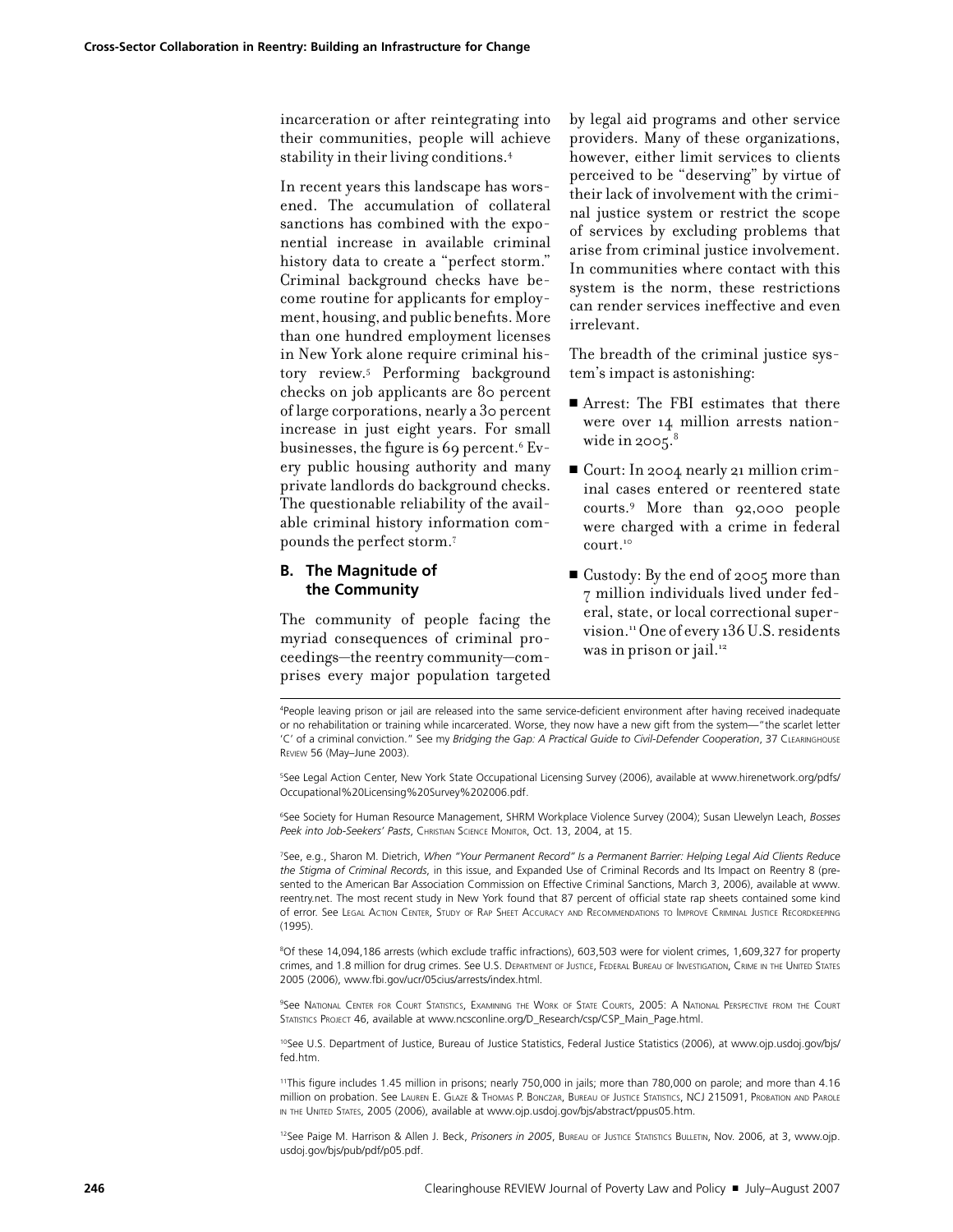Release: More than 650,000 people are released from prisons every year.<sup>13</sup> In 2004 12.6 million people passed through U.S. jails, representing approximately 9 million unique individuals.14

The result—more than 71 million people in the United States have a criminal history.15 And, as Francisca D. Fajana notes in her article that opens this special issue of Clearinghouse Review, the disparate impact on the basis of race and poverty is undeniable.

#### **II. Systemic Problems Across Service Sectors**

The effects of involvement with the criminal justice system cut across traditional divisions in legal aid practice, and poverty law advocates must see the effects through a broader lens in order to deal with them effectively. Reentry begins at arrest and requires action by a wide range of actors—the affected individuals and their families, government agencies, civil and criminal attorneys, and social service providers—whose common goal must be to promote stable employment and housing for people with criminal re-

cords to reduce crime, increase legal employment, and cut public costs.16

Experience teaches that integrated services can help stabilize a family during the crisis of criminal justice involvement and root out many underlying social problems that contribute to the cycle of poverty and crime.17 By mitigating the collateral damage of criminal proceedings, comprehensive services can forestall destabilizing events that impede clients' reentry as productive citizens.

Structural barriers, however, make it difficult for people newly released from jail or prison to obtain these services. Many, particularly civil legal assistance in coping with "collateral consequences," are simply unavailable.<sup>18</sup> Services that do exist are fragmented.<sup>19</sup> When clients are able to access services, providers are often uninformed about the wide-ranging consequences of criminal proceedings, particularly those outside the provider's narrow practice areas.<sup>20</sup>

What is the impact on individual clients? A parent who goes to the store and leaves a young child alone at home might have a criminal defense attorney handling

<sup>13</sup>During 2004 state prisons released 672,202 sentenced people, up from 604,858 in 2000, an increase of 11.1 percent. See Paige M. Harrison & Allen J. Beck, *Prison and Jail Inmates at Midyear 2005*, Bureau of Justice Statistics Bulletin, May 2006, at 6.

15See Bureau of Justice Statistics, NCJ 210297, Survey of State Criminal History Information Systems, 2003, at 13 (2006). An individual may have records in more than one state, but the total figure for 2003 is an undercount and does not include Louisiana, Rhode Island, or the Virgin Islands (see *id*., Explanatory Notes for Table 1), nor does it include federal criminal records.

16See my *Holistic Is Not a Bad Word: A Criminal Defense Attorney's Guide to Using Invisible Punishments as an Advocacy*  Strategy, 36 UNIVERSITY OF TOLEDO LAW REVIEW 479, 501 (2005).

17E.g., the Bronx Defenders offers integrated holistic services—criminal defense, civil legal services, social services and treatment, investigation, and youth programs—to indigent criminal defendants and their families. For the past seven years, the Civil Action Project of the Bronx Defenders has served clients and their families comprehensively by integrating civil representation with the criminal defense practice and working to mitigate the collateral sanctions that are the subject of this special issue.

<sup>18</sup>A recent study by the Legal Services Corporation found that each year four out of five low-income Americans needing legal help are unable to obtain it, thereby leaving at least sixteen million legal problems untended. See Legal Services Corporation, Documenting the Justice Gap in America: The Current Unmet Civil Legal Needs of Low-Income Americans (2005), available at www.lsc.gov/press/documents/LSC%20Justice%20Gap\_FINAL\_1001.pdf. While there is one attorney per 525 people in the general population, there is only one legal aid attorney for every 6,861 low-income people. In New York no more than 14 percent of the legal needs of the poor are met; see Evan A. Davis, A Lawyer Has an Obligation: Pro Bono and the Legal Profession (Otto L. Walter Lecture at New York Law School, April 10, 2001), available at www.abcny.org/ currentarticle/otto\_walter\_lecture.html. One of New York's largest legal services providers is forced to turn away at least six eligible clients for every client that it can help. See Michael Barbosa, *Lawyering at the Margins*, 11 American University JOURNAL OF GENDER, SOCIAL POLICY AND THE LAW 135, 137 (2003).

19See my The Bronx Defenders, Reentry.net: Report on the Planning Process 9–10 (2004) (in my files).

<sup>20</sup>*See id*.; Gabriel J. Chin, *Race, the War on Drugs, and the Collateral Consequences of Criminal Conviction*, 6 Journal of Gender, Race and Justice 253, 254 (2002).

<sup>14</sup>*Id*. at 1–13; estimates presented by Allen J. Beck at the Reentry Roundtable on Jails, Washington, D.C., June 2006.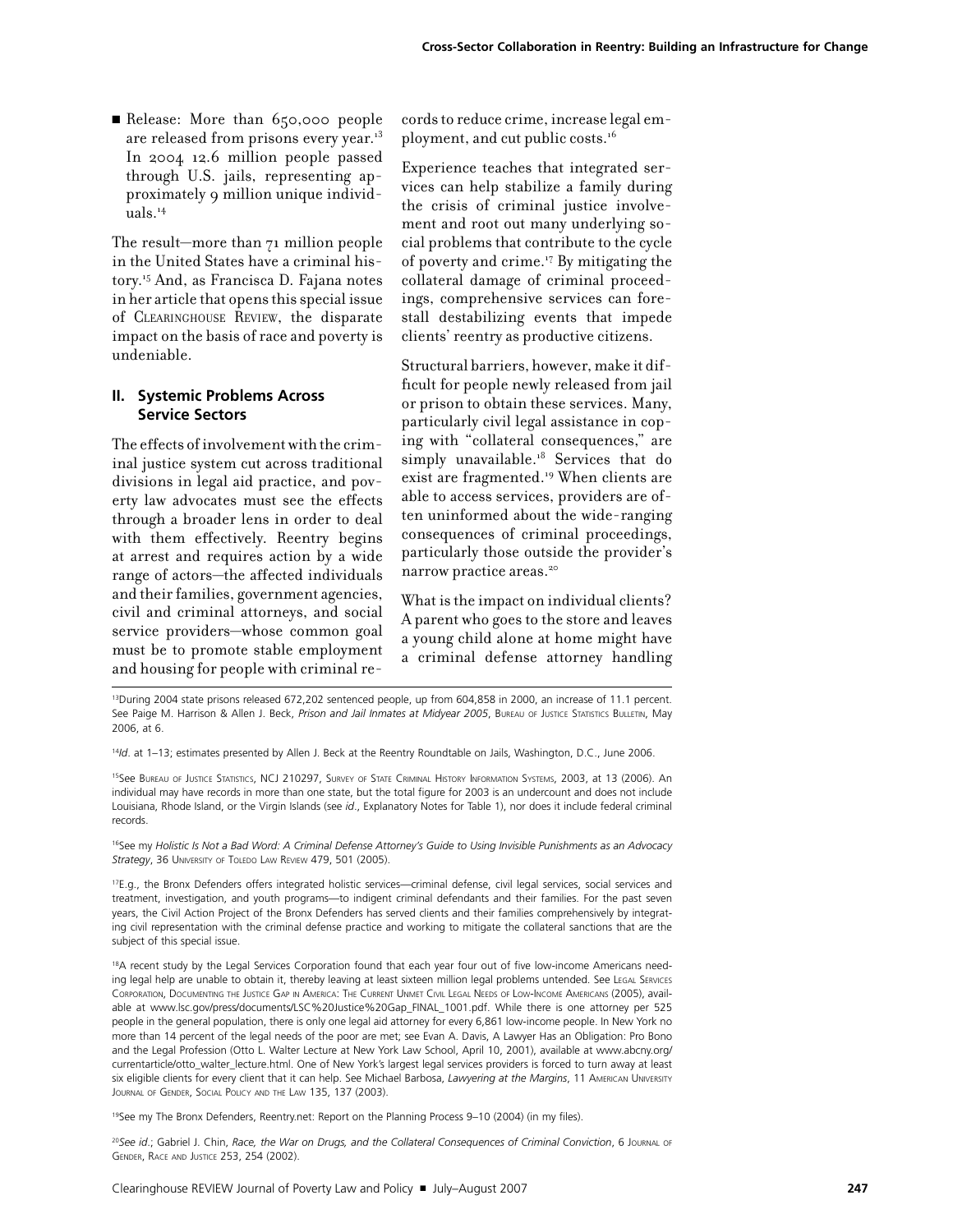his criminal case for endangering the welfare of a child, a family court lawyer handling a related civil action for neglect or termination of parental rights, a civil legal services attorney handling his eviction case, and a social services agency providing family counseling. Obviously coordination of these services is critical to an optimal outcome for this parent but coordination is rare.<sup>21</sup> Each sector faces challenging obstacles to providing effective services, but each also has unique potential for contributing to reentry solutions.

**Civil Legal Aid.** Legal aid attorneys share enthusiasm for tackling these issues but are often discouraged by lack of familiarity with the related criminal legal issues. Nonetheless, they have a significant role to play not only in representing clients struggling with reentry but also in educating prosecutors, judges, and defenders, many of whom simply do not comprehend the irrational and draconian nature of the civil consequences that criminal defendants face.

In fact, civil legal aid providers are the most likely advocates to have experience coping with the many collateral consequences that arise in areas of traditional poverty law. Sadly, some programs avoid representing people involved in the criminal system, fixing service priorities based on their concept of the "deserving poor" or a cautious approach to Legal Services Corporation restrictions. To provide the most effective services, civil legal aid advocates need access to proven strategies for solving reentry problems in the civil context and to experts in the criminal justice field. They may also need to reconsider traditional divisions among practice areas—separating housing, family law, public benefits, immigration, and disability—that can compartmentalize services even within their organizations and slow the exchange of knowledge within the same office.<sup>22</sup>

**Defenders.** Many defense attorneys are unaware of the hidden civil legal consequences of criminal proceedings or believe that nothing can be done to prevent them. Knowledge of these hidden sanctions can be an effective tool to persuade prosecutors and judges to agree to more productive dispositions and obtain more discovery.<sup>23</sup>

Meeting individuals as their lives and communities are in crisis, public defenders have a unique opportunity for early intervention. Proper advocacy around "collateral consequences" can help reinstate benefits or employment, prevent eviction, and cast new light on the advisability of a plea that will lead to excessive civil disabilities down the road. These interventions can also in effect eliminate the legal difficulties—such as the destabilizing loss of housing or benefits—that catalyzed the initial arrest or that could send a person back into the system after release.24

**Prosecutors.** Many prosecutors question the relevance of collateral consequences to their criminal justice calculus and fear appearing weak on crime. In a world of mandatory minimums and determinate sentences, however, prosecutors hold tremendous power to choose more productive reentry outcomes—or not—as they make decisions on charges, bail demanded, and pleas and diversion programs offered.

23See The Bronx Defenders, Defender Toolkit: Using Knowledge of Collateral Consequences to Get Better Results in the Criminal Case (2007), www.reentry.net/link.cfm?8073.

24See my *Holistic*, *supra* note 16, at 494; see also Michael Pinard, *Broadening the Holistic Mindset: Incorporating Collateral Consequences and Reentry into Criminal Defense Lawyering*, 31 Fordham Urban Law Journal 1067, 1087 (2004).

 $21$ Similarly a person reentering the community after incarceration could have housing and family law needs that a civil legal services attorney should meet but also extensive treatment needs—such as for substance abuse or family counseling—that social services providers should meet.

 $^{22}$ The American Bar Association recommends funding for public defenders and civil legal aid to assist people with criminal records in "removing or neutralizing the collateral consequences of conviction." See ABA Commission on Effective Criminal Sanctions report and recommendations, available at http://meetings.abanet.org/webupload/commupload/CR209800/ newsletterpubs/Summary3.15.PDF.pdf. For a more extensive discussion of the role of civil legal aid in reentry, see my *Bridging the Gap*, *supra* note 4; Cynthia Works, *Reentry—the Tie That Binds Civil Legal Aid Attorneys and Public Defenders*, 37 Clearinghouse Review 328 (Sept.–Oct. 2003). For more defender and civil legal aid resources, see www.reentry.net/link. cfm?7720.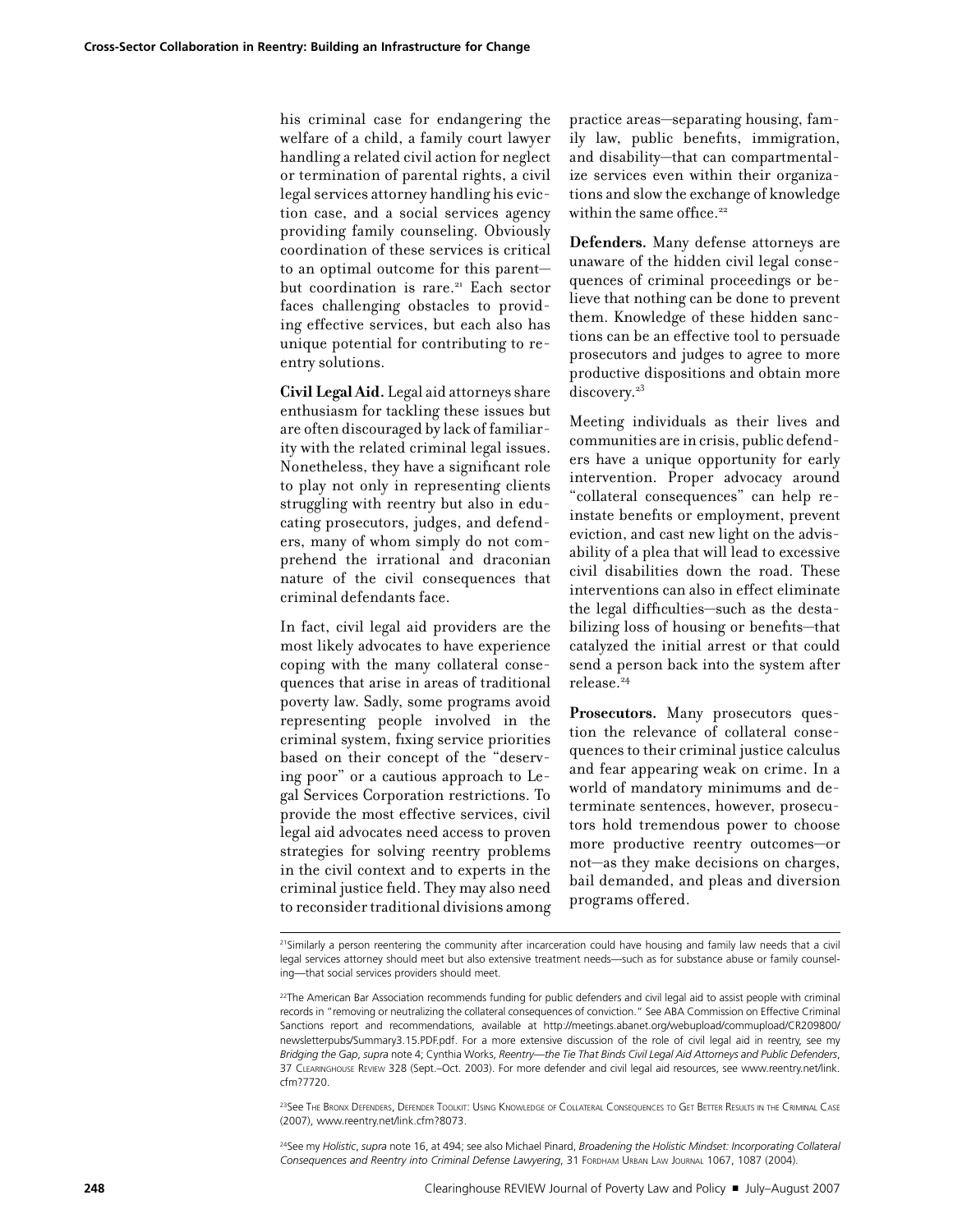A few law enforcement leaders recognize the self-defeating and unfair nature of collateral consequences. In 2001, the president of the National District Attorneys Association told prosecutors that they "must comprehend this full range of consequences that flow from a crucial conviction" and asked: "How can we ignore a consequence of our prosecution that we know will surely be imposed by the operation of law? These collateral consequences are simply a new form of mandated sentences."25

**Social Services.** Social service organizations—the backbone of services during reentry—are acutely aware of the lack of comprehensive education and support for advocates and community members about these issues. They are on the front lines in confronting these challenges, but they are too frequently isolated from legal services, criminal or civil, which can provide a critical component of care.

#### **III. Building an Infrastructure for Collaboration—the Reentry Net Model**

Advocates around the country share a deep frustration about their lack of connection—to practical resources on reentry problems and to one another. The complexity of the issues can seem daunting to advocates who, already overworked, are asked to expand into areas with which they have no experience. Struggling to fit these circumstances, advocates in New York developed an approach that relies on developing a flexible infrastructure.

Initially, in trying to identify the causes of fragmentation and gaps in services, New York advocates noted the prevailing crisis mode that permeated many of their organizations and led to reliance on resources that were available immediately from a trusted source and allowed providers to feel they were saving rather than spending more time when they needed backup. Without a central place to find such resources, advocates reported feeling lost in a swamp of overlapping problems with no clear resolution. When one staff member would delve into an issue and find solutions, that knowledge was seldom shared or turned into institutional memory. No existing structure facilitated communication and collaboration across professional sectors or areas of expertise.<sup>26</sup>

What emerged was a collaborative project of dozens of organizations across New York: Reentry Net, which offers training and a support center for advocates for people who have criminal records, those reentering the community after their incarceration, and their families.<sup>27</sup> Reentry Net works to improve advocacy and services from arrest through release, promote continuity of care, and increase capacity through collaboration and access to resources. Among other activities, Reentry Net's online resource center hosts extensive free resources—a clearinghouse of materials for legal aid, criminal defense, social services, courts, policymakers, and probation and parole agencies on the consequences of criminal proceedings, providing proven solutions to reentry problems.

Reentry Net provides an infrastructure and support for individual advocacy and systemic reform; it helps close the gap in services outlined above by increasing capacity, fostering collaboration, and creating an organizing forum for policy change through practical tools that link

26See my Reentry.net, *supra* note 19.

<sup>&</sup>lt;sup>25</sup>Robert M.A. Johnson, Message from the President: Collateral Consequences (2001), www.ndaa.org/ndaa/about/president\_message\_may\_june\_2001.html. The National District Attorneys Association officially acknowledged the prosecutor's role in reentry in 2005 and described people "reenter[ing] our communities in need of housing, medical and mental health treatment, employment, counseling and a variety of other services. Communities are often overwhelmed by these increased demands and, due to budget constraints, unable to provide minimum services to ex-offenders. As a result, the safety of our communities and citizens is jeopardized when releasees, who are unable to acquire employment, housing and needed services, revert to a life of crime." National District Attorneys Association, Policy Positions on Prisoner Reentry Issues 2 (adopted July 17, 2005), at www.ndaa.org/pdf/policy\_position\_prisoner\_reentry\_july\_17\_05.pdf.

<sup>&</sup>lt;sup>27</sup>For more information, see www.reentry.net/ny and the National Reentry Research and Policy Library, currently being developed with the Prisoner Reentry Institute at John Jay College of Criminal Justice, at www.reentry.net. The initiative is directed by the Bronx Defenders, Pro Bono Net, and a steering committee of advocates who represent every service sector and geographic region in New York.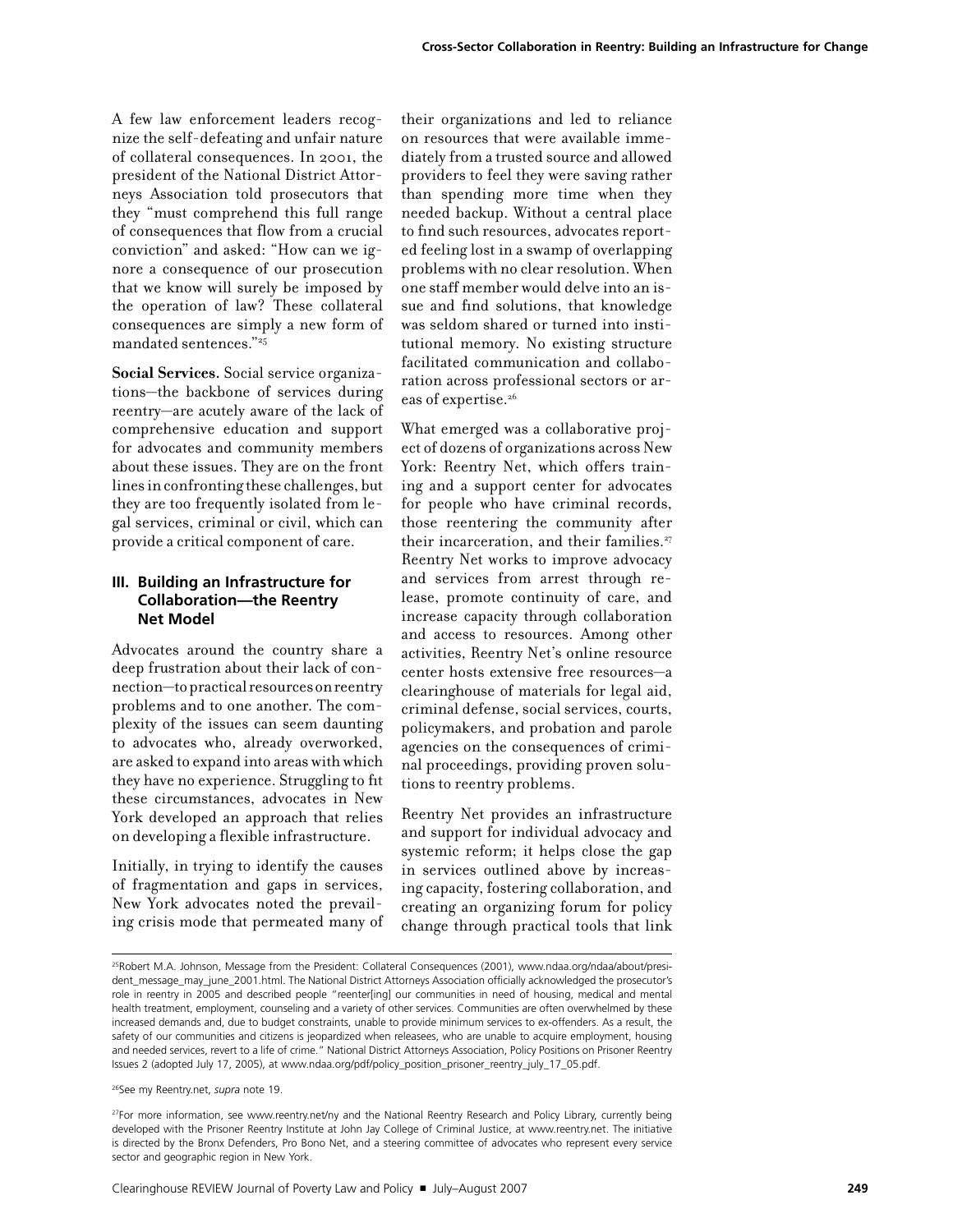systemic reform organizations and direct service advocates and empower local change networks. Reentry Net offers online communication tools; a live support hotline; and an extensive service referral network. Resources are screened by experts and updated daily.

#### **IV. Tangible Results**

The infrastructure has yielded tangible results, improving advocacy for people coming home from jail and prison, people with criminal records, and their families. It has also built an interdisciplinary network of advocates who support one another in delivering services and serve as a powerful structure for policy change.

#### **A. Improving Individual Advocacy**

The Reentry Net model improves individual advocacy in several ways.

#### **1. Online Resource Center**

The online resource center supports advocates, many of whom assist hundreds of clients every year. As of March 2007, more than 1,400 members were registered; the number has grown steadily since the site's launch in November 2005. Library resources contain hundreds of practical solutions to problems that people in the reentry community face every day.

By compiling the most effective and upto-date resources, the center shortens the learning curve for advocates new to reentry issues and helps advocates most deeply engaged in these issues keep upto-date and share best practices with one another and with less experienced users. The technology creates safe spaces for exchange of ideas and best practices by controlling access to content according to each user's sector. Usage patterns demonstrate how the Reentry Net infrastructure promotes and sustains collaborative efforts to reform advocacy practices and policy.

Advocates can download resources to solve discrete problems—e.g., if a client has a misdemeanor conviction and wants to apply for subsidized housing from the New York City Housing Authority, a legal aid advocate can access the housing authority's eligibility chart for admission of people with criminal records and the Legal Action Center's handbook, *How to Get Public Housing and Section 8, Even with a Criminal Record.* If the client was recently released from jail and needs to reclaim her property, the advocate can download detailed instructions. The advocate may realize in this process that the client has no identification and can access resources explaining how to obtain a birth certificate, social security card, and nondriver identification. At this point the advocate can use the New York Public Library's Connections Guide to refer the client to job training or other social service.

#### **2. Live Support—a Hotline for Advocates**

Answering fifteen to twenty "live support" calls per week, Reentry Net staff members work with advocates to find solutions to more complicated issues or to identify the best referrals. This access to a live Reentry Net staff member has helped the coalition build a network and establish legitimacy. Reentry Net staff analyzes live support calls for patterns and works with partners to initiate policy reform around persistent problems.

#### **3. Substantive Training**

Substantive training reaches a larger number of advocates than individual live support calls, while providing similar intensive exposure to resources and solutions. Group training also allows Reentry Net staff to solicit feedback—suggestions for content and organization—from new users about the site. During the past two years Reentry Net staff has trained more than one thousand advocates and judges.

#### **4. Multiplier Effect**

Suggesting a significant multiplier effect, more than half of Reentry Net users report that they share the resources and information they obtain there, most frequently with colleagues or with clients. If a user downloads a resource from the library and sends it to an officewide email list or an advocate e-mail discussion group, dozens of advocates will see and use that resource; when advocates receive resources in the context of a given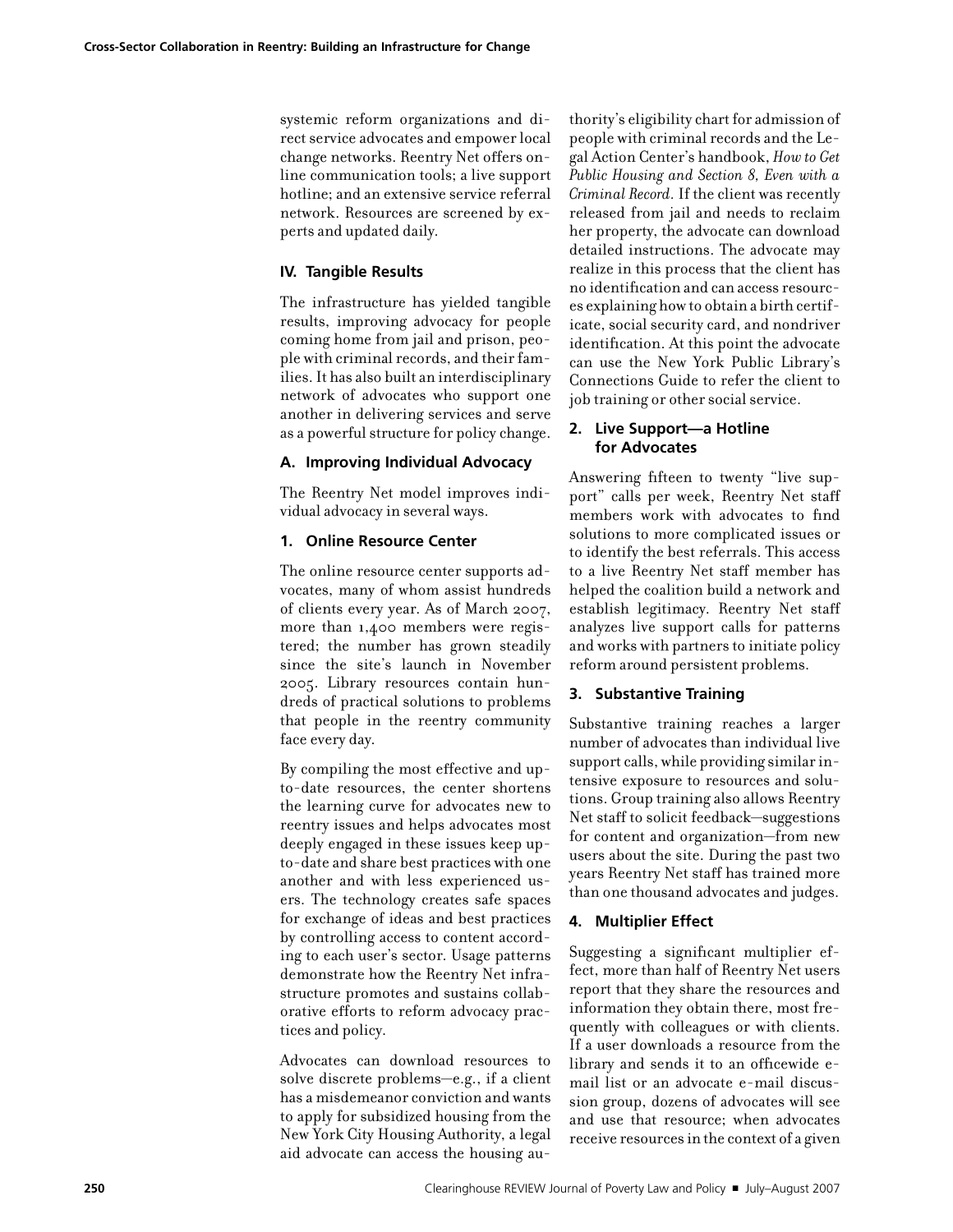problem, they are likely to save a copy to use later if the same problem arises.

#### **B. Building an Interdisciplinary Network of Reentry Advocates**

The Reentry Net model connects formerly fragmented networks into an integrated force for better reentry services and policies. Staff members provide a central point of contact and accessible referral network for advocates around the state and manage an interdisciplinary calendar of events and training around the state. $28$ 

#### **1. Building a Diverse Network**

The network's strength lies in its diversity—every major stakeholder is represented, and the structure is designed to serve all sectors of the reentry community. The current membership represents more than five hundred organizations in proportion roughly equal to the proportions of criminal defense attorneys, civil legal services providers, and social service providers in the field.

The volunteer steering committee and committees of experts who review resource center content are similarly representative of Reentry Net stakeholders, as are the dozens of contributing organizations and those that participated in the original planning. While about 10 percent of site content is restricted to view by attorneys, the remainder is available to any user. Besides these content restrictions, topical e-mail groups create safe spaces for advocates in each sector to exchange ideas and best practices.

#### **2. Bridging the Gap Between Direct Services and Policy Advocacy**

Reentry Net's infrastructure and technical assistance ensure that reform initiatives will have maximum impact. With membership from both the direct services and policy reform sectors, Reentry Net serves as a means by which service providers who see firsthand the problems faced by clients with criminal records can inform policy work. Staff members participate in local and statewide committees and coalitions that view collateral consequences from a range of angles. In this work Reentry Net represents the experiences and needs of partner organizations and individual advocates who use the resource center, and it provides expertise based on direct services work and developed through years of leading training and managing resource center content.

Through work with bar associations as well as academic and government partners, Reentry Net has added to the body of knowledge about the consequences of criminal proceedings, and it has disseminated research and policy materials broadly. In coalition work, it has helped implement discharge planning services on Rikers Island (New York City's jail) and helped win the passage of a penal law reform that will provide an important opening for sentencing and reentry advocacy for defense attorneys.<sup>29</sup>

#### **V. A Way Forward**

Reentry obstacles reach deeply into every area of law and life and involve controversial political and policy questions that have haunted us for decades. But this background also offers a unifying motivation going forward. Jeremy Travis argues that a focus on the reality of reentry and on the goal of reintegration creates a new common ground for developing justice policy: "Reentry is not a goal, like rehabilitation or reintegration. Reentry is not an option. Reentry reflects the iron law of imprisonment: they all come back."30 Understanding this reality is the critical step. Barriers to reentry only enforce a cycle of recidivism and reduce public safety—without work or shelter, people often turn to crime. A new para-

30 JEREMY TRAVIS, URBAN INSTITUTE, BUT THEY ALL COME BACK: FACING THE CHALLENGES OF PRISONER REENTRY (2004) (Introduction).

<sup>28</sup>See www.reentry.net/ny/calendar.cfm.

 $29$ On June 7, 2006, New York Penal Law § 1.05(6) was amended to add a new goal, "the promotion of [the convicted person's] successful and productive reentry and reintegration into society," to the four traditional sentencing goals of deterrence, rehabilitation, retribution, and incapacitation. See N.Y. Law § 98 (2006). See also Alan Rosenthal et al., Center for Community Alternatives, A New Sentencing Model to Meet the Challenge of Reentry and Public Safety (2006), www. communityalternatives.org/pdfs/NYS%20New%20Sentencing%20Model.pdf.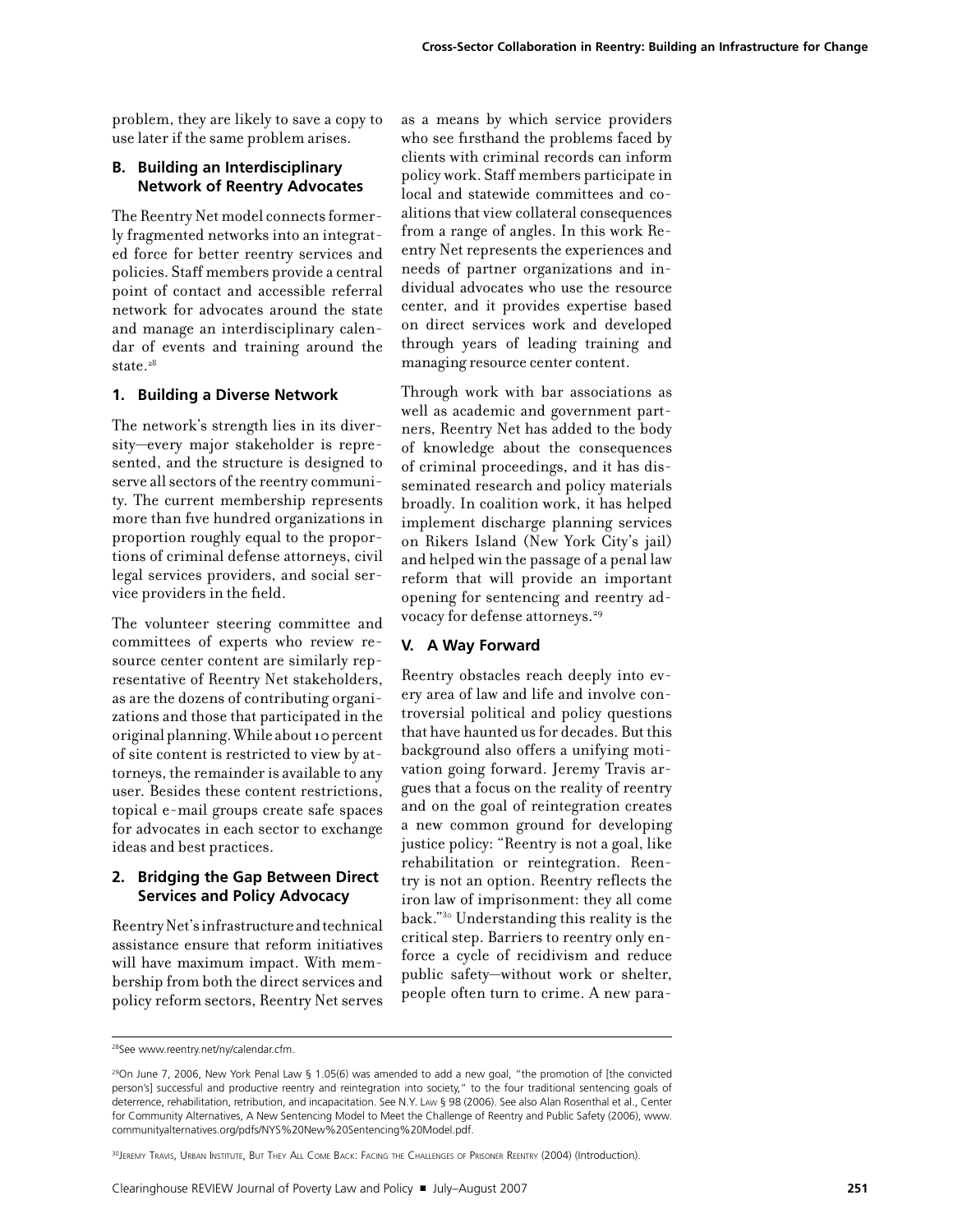digm can cut through various, often conflicting policies and reorient the system to support successful reentry and a path out of poverty.

Because reentry begins at arrest, advocates must find ways to structure collaboration to leverage the crisis of a criminal case, stabilize families, and mitigate collateral damage. Numerous practical ways foster civil-defender collaboration: holding roundtable meetings; sharing continuing legal education courses; establishing outreach sites or distributing client pamphlets at defender offices and criminal courts; and conducting client workshops.<sup>31</sup>

Given their mission and expertise, civil legal aid organizations must go beyond these lessons and lead in building an infrastructure that improves advocacy and energizes the service community around reentry issues. Proven methods for motivating advocates include the following:

- <sup>n</sup> bar association reports on collateral  $consequences; <sup>32</sup>$
- <sup>n</sup> cross-sector continuing legal education on collateral consequences and proven solutions;<sup>33</sup>
- $\blacksquare$  practice guides on the same;<sup>34</sup>
- $\blacksquare$  court-sponsored conferences;<sup>35</sup>
- $\blacksquare$  bar events; and

■ bar-sponsored meetings to bring practice areas together.

In several states, advocates, perceiving a need similar to that which motivated New York advocates, have expressed interest in developing their own reentry resource centers. Reentry Net has leveraged over \$1 million in technology investments and offers lessons from a successful New York pilot.<sup>36</sup> It is a flexible model, scalable to the needs and resources of each state. During its start-up phase, New York's Reentry Net has been staffed by three to four full-time-equivalent staff members. Benefiting from the lessons learned in New York and the economies of scale derived from replicating an existing model, reentry resource centers elsewhere would require fewer staff. The New York experience offers a model for a state-based, locally controlled support network and reentry information clearinghouse that serves as a structure for change and improves advocacy in measurable ways.

#### ■ ■ ■

If current incarceration rates remain unchanged, an estimated one in fifteen persons born in 2001—and one in three African American males—will serve time in a prison during their lifetime.37 Moreover, two-thirds of those released from state prisons will be rearrested within three years. One-half will be convicted of a new

31See my *Bridging the Gap*, *supra* note 4; see also Jack Daniel, *Pipe Dreams for Legal Aid Lawyers: A Civil Practice that Considers the Criminal Side*, in this issue*.*

32See, e.g., Re-Entry and Reintegration*, supra* note 2.

33See, e.g., Michigan Reentry site (http://reentry.mplp.org/reentry/index.php/Main\_Page) and New York Reentry Calendar (www.reentry.net/ny/calendar.cfm).

34For a collection of state and local resources including Maryland, Florida, Washington, the District of Columbia, and Massachusetts, see the online library at www.reentry.net/link.cfm?7156 and Reentry Net, Find Out About Collateral Consequences in Your State (www.reentry.net/link.cfm?7154).

<sup>35</sup>See, e.g., New York Partners in Justice Colloquium (2005), available at www.courts.state.ny.us/ip/partnersinjustice.

<sup>36</sup>Reentry Net is hosted on the Pro Bono Net platform and shares in the collaborative national investment in this support system for legal advocates for the poor. See www.probono.net.

37THOMAS P. BONCZAR, U.S. DEPARTMENT OF JUSTICE, NCJ 197976, PREVALENCE OF IMPRISONMENT IN THE U.S. POPULATION, 1974–2001, at 7 (2003), available at www.ojp.usdoj.gov/bjs/pub/pdf/piusp01.pdf.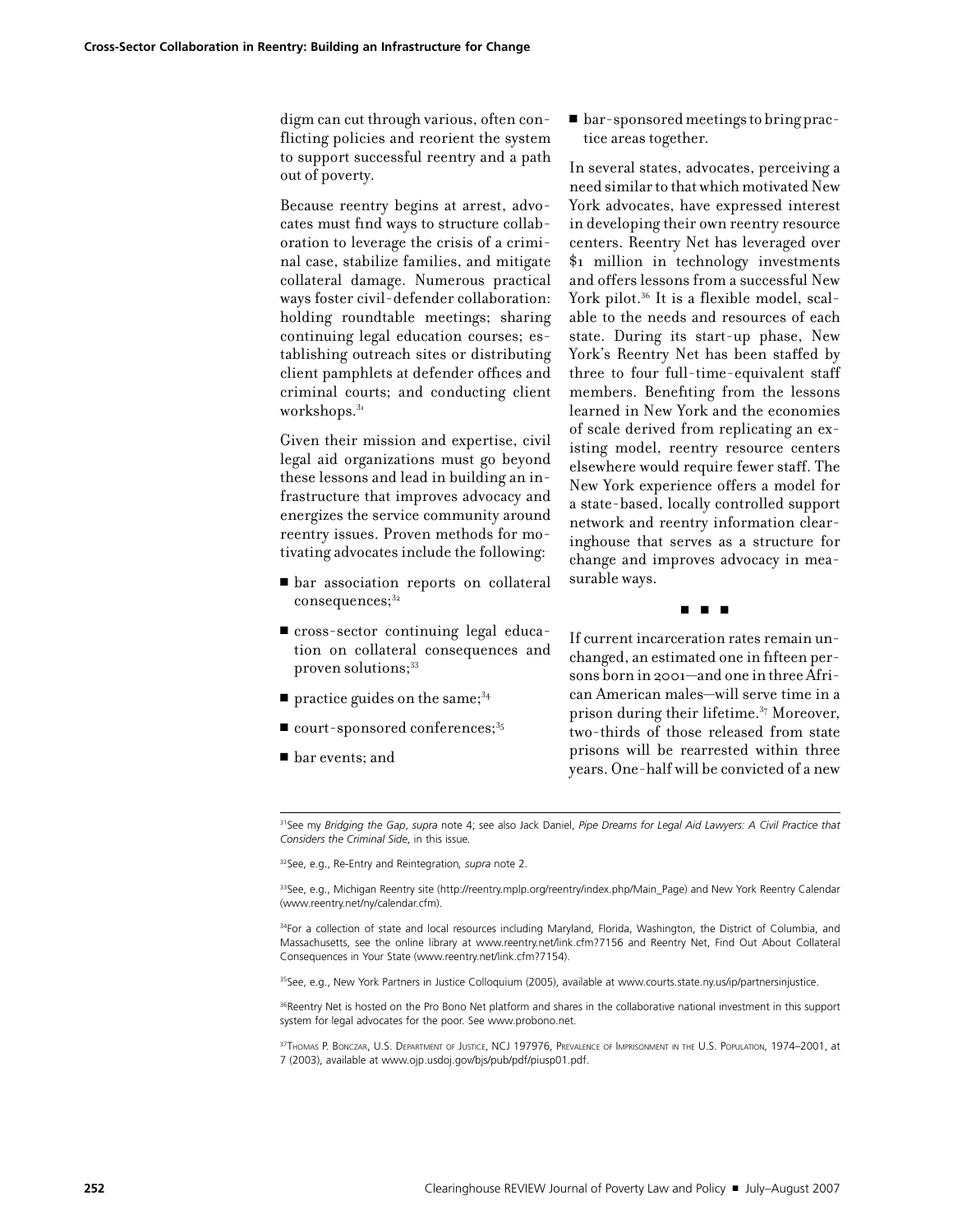crime.38 The direct costs alone of this cycle of incarceration are staggering.

The hidden punishments analyzed in this special issue outline the structure that traps low-income clients in recurring encounters with the criminal justice system.39 A coordinated policy approach and integrated provision of direct services can help dismantle this structure. Reentry begins at arrest, and each stakeholder in the justice system has an important role.40 Policymakers, lawyers, and practitioners can no longer afford to avoid these issues.

The real solutions to these problems will come only with extensive systemic change through the alleviation of poverty and racism, which are the true repeat offenders in our communities. Until we accomplish those goals, building an infrastructure to improve service delivery to the reentry community will reduce recidivism and government spending on incarceration and fundamentally improve outcomes for everyone involved.

#### *Author's Acknowledgments*

*I would like to thank Annah Boyer and Kate Rubin for their excellent advice on earlier drafts of this article.*

<sup>40</sup>*Id*. at 501

<sup>&</sup>lt;sup>38</sup>See Patrick A. Langan & David J. Levin, U.S. Department of Justice, NCJ 193427, Recidivism of Prisoners Released in 1994, at 1 (2002), available at www.ojp.usdoj.gov/bjs/pub/pdf/rpr94.pdf.

<sup>39</sup>See my *Holistic*, *supra* note 16, at 487.